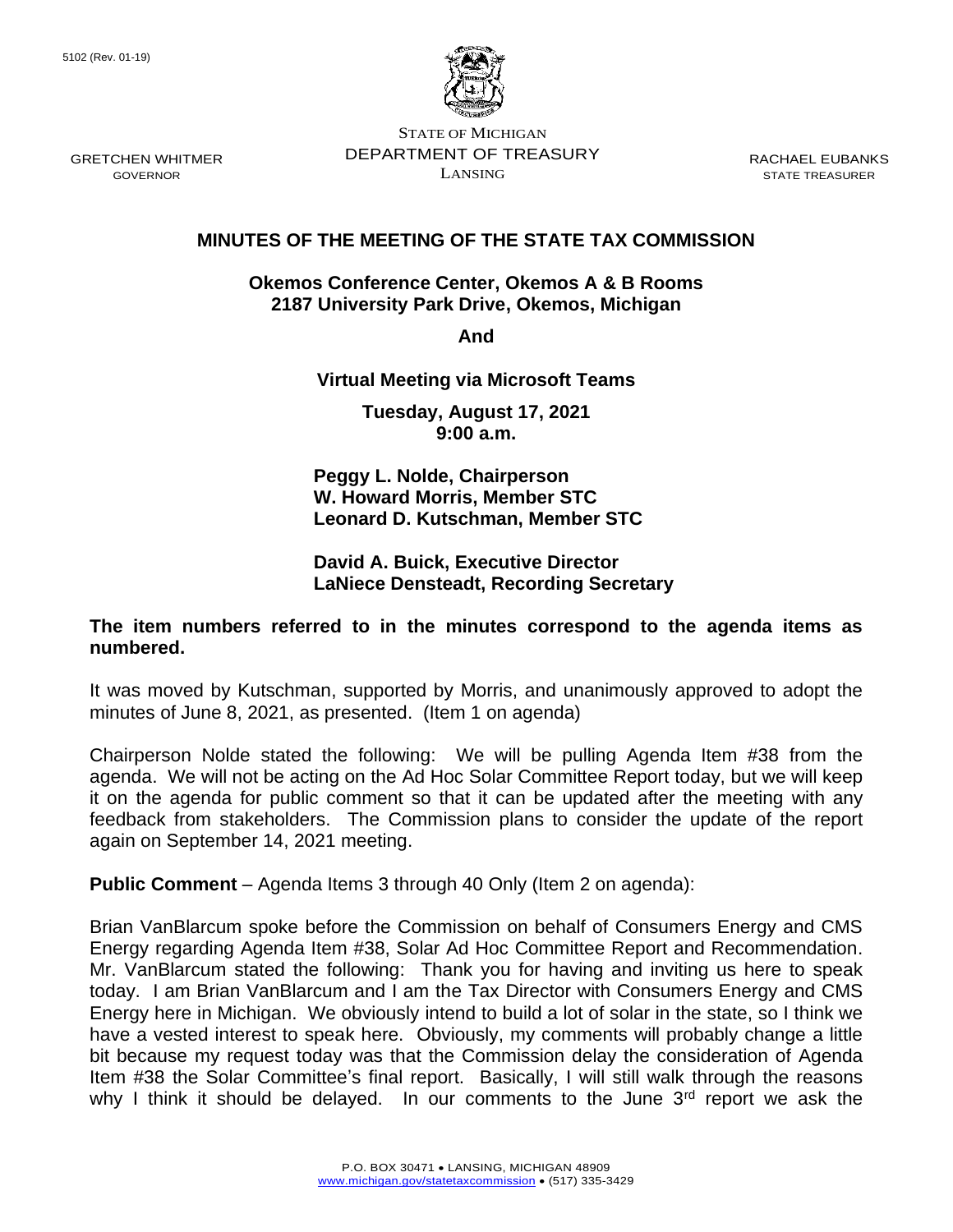Committee to consider the impacts of both federal tax credits and produce a discounted cash flow as another data point in their analysis. The Committee referenced that in their final report but actually didn't act on that recommendation. We continue to believe the federal incentives should be considered and that a DCF or discounted cash flow would be another valuable data point to ensure that the solar multipliers produce values that are indicative of true cash value. The final report that was released just last week includes several references, incorrect references, to both megawatt hours and kilowatt hours when it references name plate capacity. References to name plate capacity should simply reference kilowatts or megawatts without that added reference to the hours. We have had some opportunity just recently to point that out. We think it should be corrected in the next draft to provide some credibility to the committee's final report.

Next, the June  $3<sup>rd</sup>$  preliminary report did not include the payment in lieu of tax section calculating the \$18,000 per megawatt annual payment and no stakeholder was provided an opportunity to comment on its origination or its calculation. I was just recently provided some additional information about that calculation of the annual PILT amount and would like to point out several issues with the calculation. First, the PILT section references the use of a National Renewable Energy Laboratory or NREL cost per kilowatt hour so again an incorrect reference to kilowatt hours when talking about the cost to construct the facility. The other thing I learned recently the calculation was also not prepared using the NREL data that was referenced in the report, but it actually includes cost information provided by the Energy Information Administration or EIA. Specifically, that is a report or a study that was completed by the firm Sargent & Lundy. Just immediately off the bat in that calculation there is two incorrect references.

Next, I believe that the committee also incorrectly trended the reference EIA construction cost to a Michigan cost. Costs were trended to local Michigan dollars by comparing national PPA prices on a dollar per megawatt hour basis to PPA prices per a Mid-Continent Independent System Operator or MISO region. While this comparison may confirm that MISO prices are higher than the national average on a dollar per megawatt hour basis it doesn't confirm that such an adjustment is specifically related to the construction of this. MISO prices on a dollar per megawatt hour basis may be higher than the national average for a number of different reasons including certain operating characteristics such as net capacity factors for facilities that operate in different regions. In other words, producing less energy will naturally increase the cost or the dollar per megawatt hour with all other things equal. We would ask that the Committee maybe step back from that trend factor that they applied and look to another adjustment that appropriately trends perhaps local labor costs from a national perspective to a Michigan perspective and apply that trend factor only to the labor costs that are included in the project construction company.

Next, as we learned just recently the report indicates that the PILT was developed using the depreciation table on page ten of the final report and it does not. As we understand the PILT was developed using a table very similar to one that was provided in the June 3<sup>rd</sup> preliminary report that was meant to illustrate a table effective in the 2032 tax year. No such information is included in the final report to support the committee's projection of a ten-year table or a table ten years in the future nor is the 2032 table actually presented in the final report or its appendix.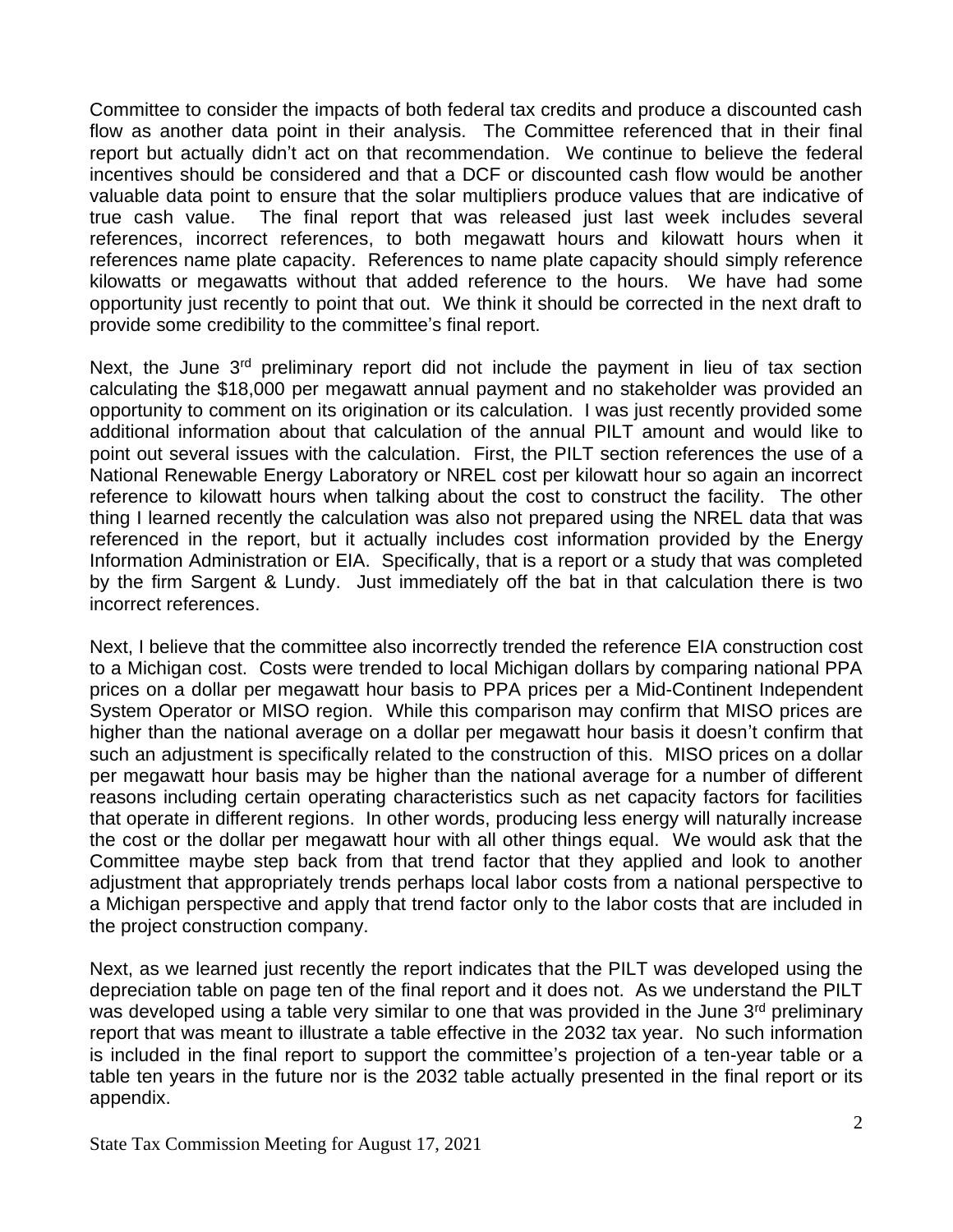Next, the PILT calculation uses a state-wide industrial personal property millage rate of 29.76 mills. That is modeled off the state-wide average commercial industrial and utility rate. We believe that is kind of a high starting point to begin with. Our analysis indicates that large scale solar is more likely to be constructed in areas of the state that have average millage rates between 20 and 25 mills.

Next, the PILT calculation assumes a discount rate based on three different sources. I was just recently provided the discount rates and I haven't had a chance to figure out how and whether that adjustment is accurate in the report or whether its actually necessary and perhaps some more thought into that component.

Finally, I think over the top the \$18,000 per megawatt annual payment or payment in lieu of taxes are roughly two times as high as what we see when we look at the tax per megawatt on some of our natural gas fire facilities in the state. It should also be noted that these plants operate with significantly higher capacity factors than we would expect for solar and the \$18,000 per megawatt is also significantly higher than what we see for PILT available to projects in other regions of the states. So, in the spirit of ensuring Michigan adopts a fair and equitable accurate report for the valuation of the solar our company would ask that you table or pause consideration for the final report. I appreciate your time to speak here.

Steve Levitas spoke before the Commission on behalf of Pine Gate Renewables regarding Agenda Item #38, Solar Ad Hoc Committee Report and Recommendation. Mr. Levitas stated the following: I am Senior Vice President for Regulatory and Government Affairs at Pine Gate Renewables. Thank you very much for the opportunity to chat with you today. My company Pine Gate is a utility scales solar and storage developer based in Asheville, North Carolina and we have an office in Michigan in Midland. I am very supportive of the comments that you heard from Mr. VanBlarcum and I will try not to repeat too many of those but I do want to give you a perspective of a solar developer on this matter. Pine Gate has constructed 14 solar projects in Michigan that are currently providing zero emissions electricity to the customers of Consumers Energy. We have three additional projects currently under construction and 21 more with executed power purchase agreements that we hope to construct in the coming years. All together our portfolio of contracted assets would result in more than \$500 million in investments in the state. We will utilize over 1000 local construction subcontractors and will contribute substantially to the local economies in the communities where we work.

As I am sure you know Governor Whitmer has admirably committed to making Michigan carbon neutral by 2050. To achieve this goal to do its part in combatting the extra existential climate change and to meet the huge customer demand for clean energy especially among those large commercial industrial customers considering investments in Michigan it will be necessary for the state to add substantial new solar capacity in the coming years beginning immediately. Michigan currently has one of the lowest levels of solar energy per capita of any state in the country. The tax treatment of solar proposed in your report unfortunately would ensure that it stays that way. It will make it impossible to achieve the Governor's goals and will cause Michigan to lose billions of dollars of investments and tens of thousands of jobs. I do want to thank you for pulling the item today to allow for further consideration.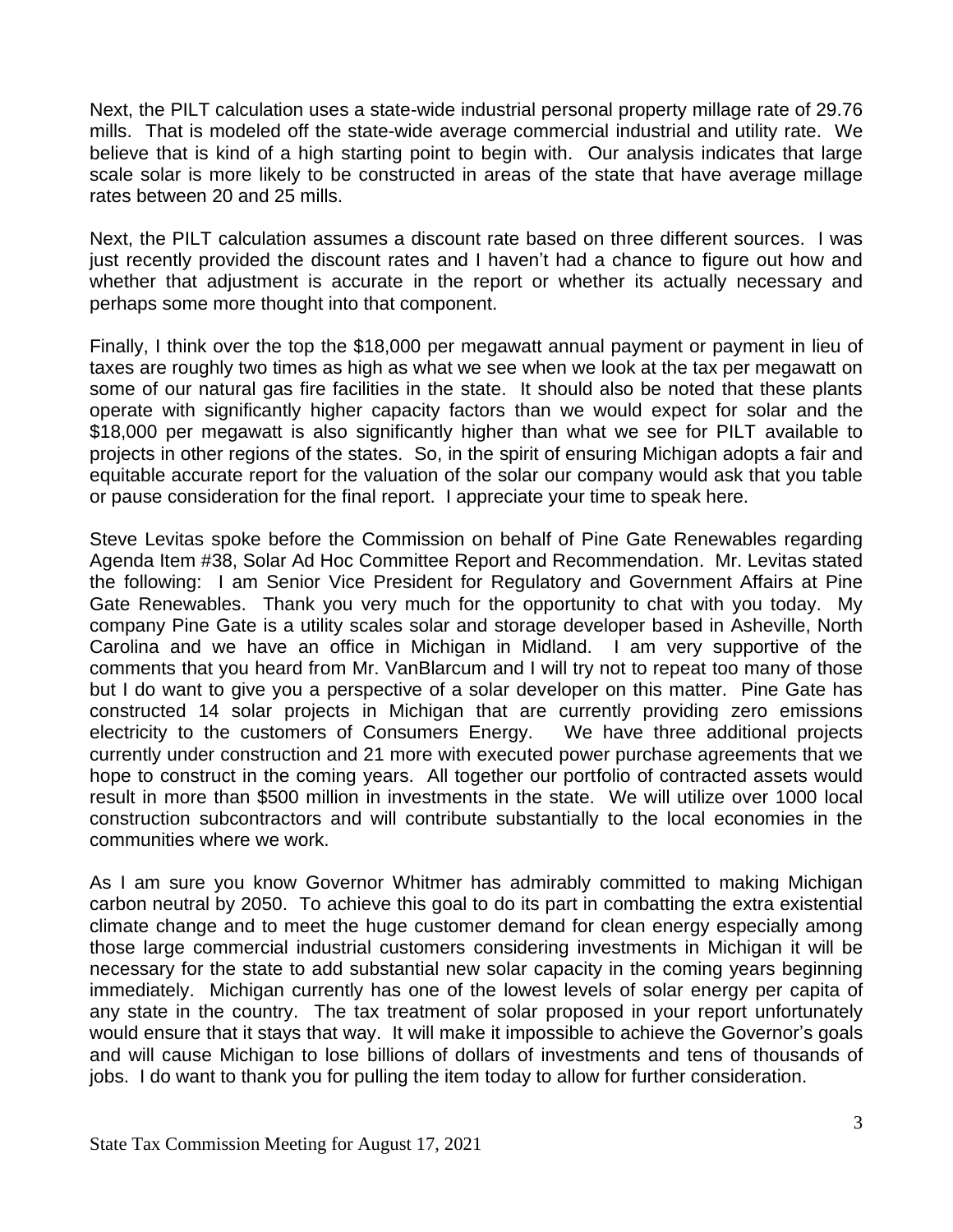Approximately half the states in the country including all the other great lakes states provide some form of property tax relief for solar in part this is based on a laudable public policy goal incentivizing clean energy development. In part it is based on a recognition that solar farms place very little demand on the local government services. But perhaps most importantly property tax relief for solar informed by a recognition that without such relief many solar projects simply won't get built thereby resulting in a loss of potential revenues for local governments. If your goal is to drive solar developers like Pine Gates out of Michigan, then you should adopt the report as it is proposed because frankly that is exactly what it will accomplish. Michigan already taxes solar at a rate far higher than any adjacent or comparable state. A rate that is three times higher than that of the next highest state in the region. For that reason, Pine Gate has been working for several years with stakeholders and government officials to promote the adoption of a reasonable payment in lieu of taxes or PILT for solar similar to those found in many other states. We supported legislation passed last year that would have created a reasonable \$4,000-megawatt PILT for solar and by reasonable, I mean that it would provide far less tax relief than is provided in many other states such as my home state of North Carolina which is one of leading developers in the country. Our understanding is the Governor vetoed that bill to allow this Commission and her administration to conduct a more detailed analysis of an appropriate PILT level. What you have done instead unfortunately in this report in its current form is to propose a PILT that frankly would make Michigan the least friendly state in the country for solar development. Not only is the PILT as proposed bad public policy in my opinion it is based on severely flawed assumptions and methodology as you just heard. Much of that is not apparent from the short paragraph on this subject that was added to the latest draft of the report, but our understanding has been discussed in the report assumes an average ad valorem tax rate of 29 mills which is unusually high for sites suitable for large scale solar development. No jurisdiction in which we are currently developing has a millage rate of 29 the average is closer to 20 to 22.

In addition, you also propose using an inappropriately inflated and accurate cost of solar construction our Michigan bill costs are nowhere near the cost assumed in your report. I am confused why you would propose a PILT based on what is really as I understand it kind of an imaginary 2032 depreciation table for PILT that would apply the project that is going to the tax base immediately. When we have refined the reports for 2022 for what I believe is the 2021 depreciation table a more accurate millage rate and national billed costs assumptions. We come up with an average annual payment of just over \$4800 per megawatt rather than the \$18,000 number that appears in the report and that is before any form of abatement or relief that is just a straight up comparison to ad valorem rates. Significantly your assumption and perhaps it is not your job but somebody else's job the assumption appears to be that any PILT should be designed to generate comparable revenues to ad valorem taxation and provide no tax relief whatsoever for solar projects. As I have said their compelling policy and economic development reason is to provide a reasonable measure of tax relief to incentivize solar development as all your neighboring states and 20 others across the country have done. Not to least of which is maximizing total revenues to local governments by not losing out on solar investment that is not feasible because of high tax rates. So, in light of the forgoing, we request that you do give a much closer and harder look. Again, we do appreciate that you took the item off the agenda today and we would be happy to work with you in any way that we can. We have been responsive to your request for information and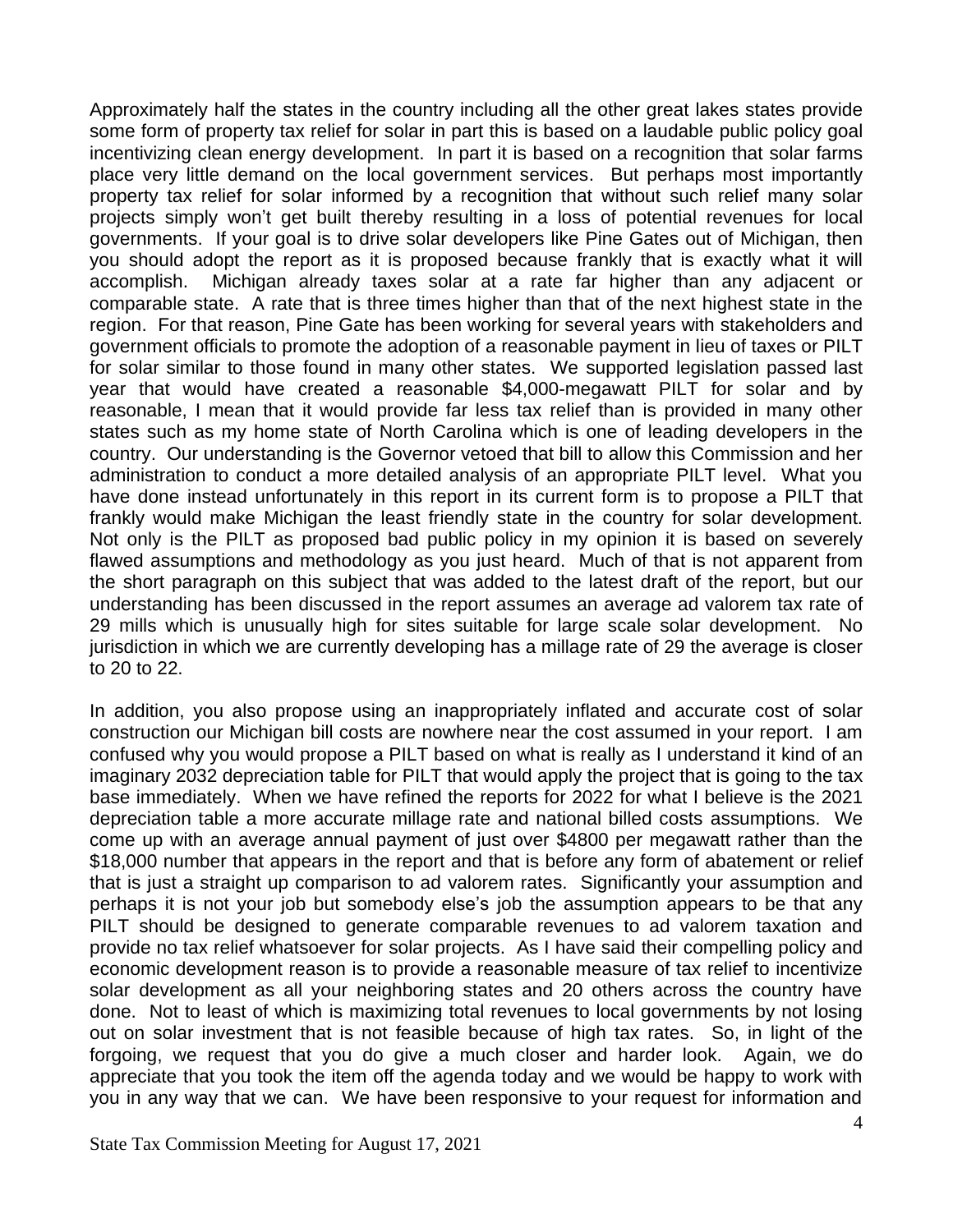provided a lot of data, but we are hoping that you will correct the flawed assumptions and methodology and propose a reasonable PILT that would allow Michigan to enjoy the benefits of solar energy.

It was moved by Kutschman, supported by Morris, and unanimously approved the 2022 State Tax Commission meeting schedule. (Item 3 on agenda)

It was moved by Morris, supported by Kutschman, and unanimously approved to adopt staff's recommendation for 2021 classification appeals 21-001, 21-002, 21-003 and 21-004 and to accept the postponement of 21-005. [\(See attached link for file identification\)](https://www.michigan.gov/documents/treasury/2021_Class_Appeal_Determinations_from_August_17_2021_Meeting_734150_7.pdf) (Item 4 on agenda)

It was moved by Kutschman, supported by Morris, and unanimously approved to adopt the Certification Level Guidelines for Townships, Cities and Counties for 2022. The Commission approved that County certification levels will be based on the highest 2021 certification level requirement of the local units within each County. [\(Counties\)](https://www.michigan.gov/documents/treasury/County_Certification_Level_Requirements_733200_7.pdf) [\(Townships and Cities\)](https://www.michigan.gov/documents/treasury/Township__City_Certification_Level_Requirements_733199_7.pdf) (Item 5 on agenda)

It was moved by Morris, supported by Kutschman, and unanimously approved Bulletin 7 of 2021 Assessor Certification with an important note that individuals holding a Michigan Certified Assessing Technicians have different recertification requirements for 2023 than certified assessors. Michigan Certified Assessing Technicians have two options for completing their continuing education. The first option is to complete the 2022 State Tax Commission update course. The second option is to complete a STC online continuing education course of their choice (excluding the Learning the HP12C Calculation course) offered through the STC Online Education Portal. (Item 6 on agenda)

It was moved by Kutschman, supported by Morris, and unanimously approved Bulletin 8 of 2021 Assessor Certification Level Requirements for 2023. (Item 7 on agenda)

It was moved by Morris, supported by Kutschman, and unanimously approved Bulletin 9 of 2021 2nd Quarter Certified Interest Rates. (Item 8 on agenda)

It was moved by Kutschman, supported by Morris, and unanimously approved Bulletin 10 of 2021 Random Week for Qualified Businesses. (Item 9 on agenda)

It was moved by Morris, supported by Kutschman, and unanimously approved the revisions of the following 2022 Personal Property Forms: (Item 10 on agenda)

Form 632 – 2022 Personal Property Tax Statement Form 633 – 2022 Electric Distribution Cooperative Personal Property Statement Form 2698 – 2022 Idle Equipment, Obsolete Equipment & Surplus Equipment Report Form 2699 – 2022 Statement of "Qualified Personal Property" by a "Qualified Business" (as of 12-31-21) Form 2807 – 2022 Statement of "Qualified Personal Property" by a "Qualified Business" (For Additional Reporting)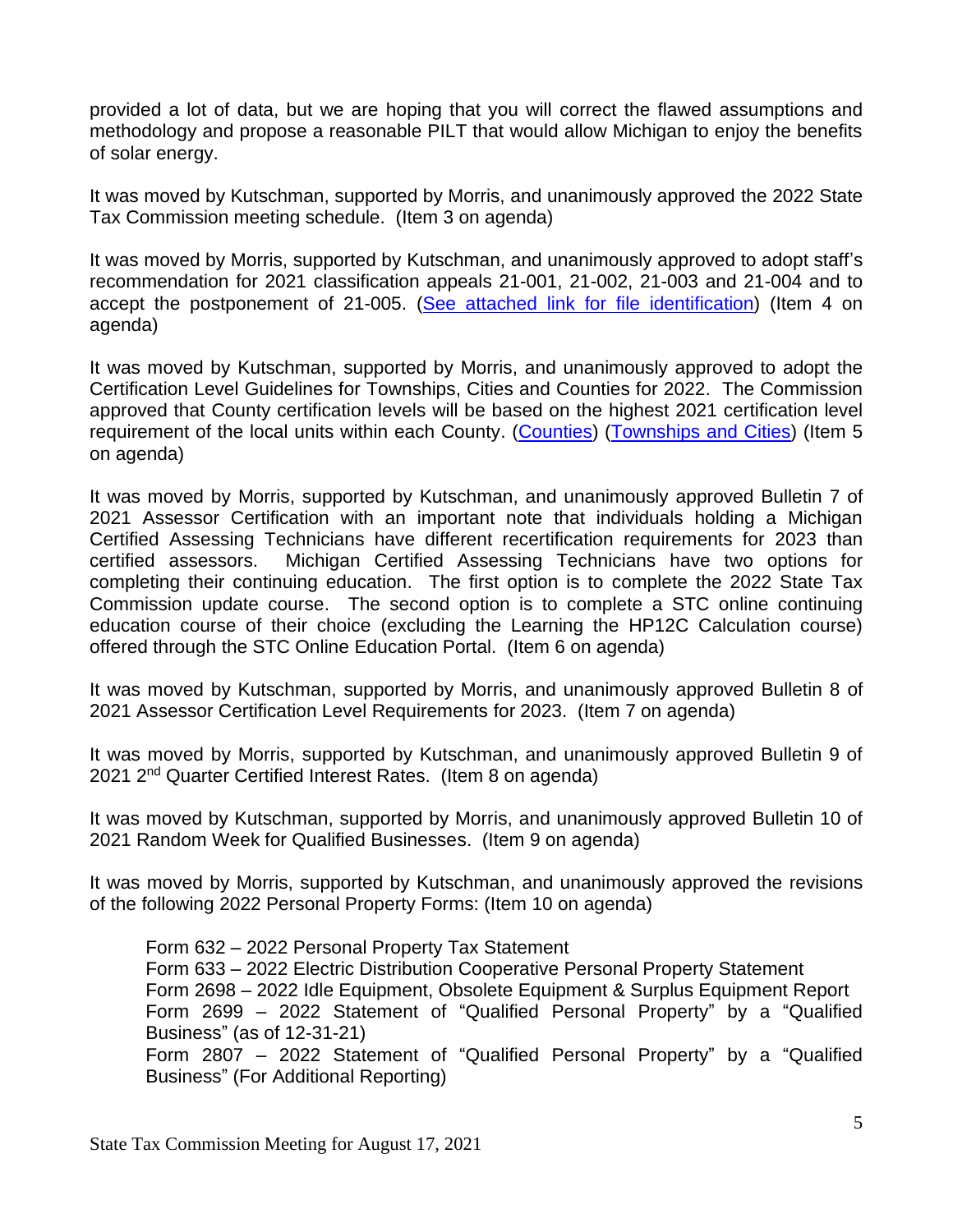Form 3589 – 2022 Cable Television and Public Utility Personal Property Statement (as of 12-31-21) Form 3595 – 2022 Itemized Listing of Daily Rental Property (as of 12-31-21)

Form 3612 – 2022 Itemized Listing of Daily Rental Property (as of 12-31-21) (For Additional Reporting)

Form 3966 – 2022 Taxpayer Report of Personal Property "Move-Ins" of Used Equipment (as of 12-31-21) Occurring During 2021

Form 4452 – 2022 Cellular (Wireless) Site Equipment Personal Property Report Form 4798 – Automotive Manufacturing Equipment Personal Property Report

It was moved by Kutschman, supported by Morris, and unanimously approved the revisions of the following 2022 State Assessed Forms: (Item 11 on agenda)

Form 1027 – State Assessed Car Line Form 1028 – State Assessed Railroads Form 1029 – State Assessed Telephone Companies Form 4435 – Electronic Signature Declaration for Annual Property Reports for State Assessed Telephone, Railroad and Car Line Entities

It was moved by Morris, supported by Kutschman, and unanimously approved the revision of Form 2793 – 24- and 12-Months Sales Ratio Study for Determining the 2022 Starting Base. (Item 12 on agenda)

It was moved by Kutschman, supported by Morris, and unanimously approved the revision of the 2022 Form 4606 – Electronic Signature Declaration for Annual State Equalization Reports. (Item 13 on agenda)

It was moved by Morris, supported by Kutschman, and unanimously approved the revision of the 2022 Form 5076 – Small Business Property Tax Exemption Claim Under MCL 211.9o. (Item 14 on agenda)

It was moved by Kutschman, supported by Morris, and unanimously approved to adopt the Legislative Report for Neighborhood Enterprise Zone Homestead Exemption. (Item 15 on agenda)

It was moved by Morris, supported by Kutschman, and unanimously approved to adopt the list of OPRA Qualified Local Government Units. (Item 16 on agenda)

It was moved by Kutschman, supported by Morris, and unanimously approved two (2) recommendations made by staff regarding the interlocal agreements from Benzie and Lenawee counties that demonstrate the proposed Designated Assessor can ensure that the local units within these counties can achieve and maintain substantial compliance with the General Property Tax Act in the event the Designated Assessor provisions within Public Act 660 of 2018 become necessary. The Commission additionally denied the proposed Designated Assessor for Houghton County based on the qualifications of the proposed assessor. (Item 17 on agenda)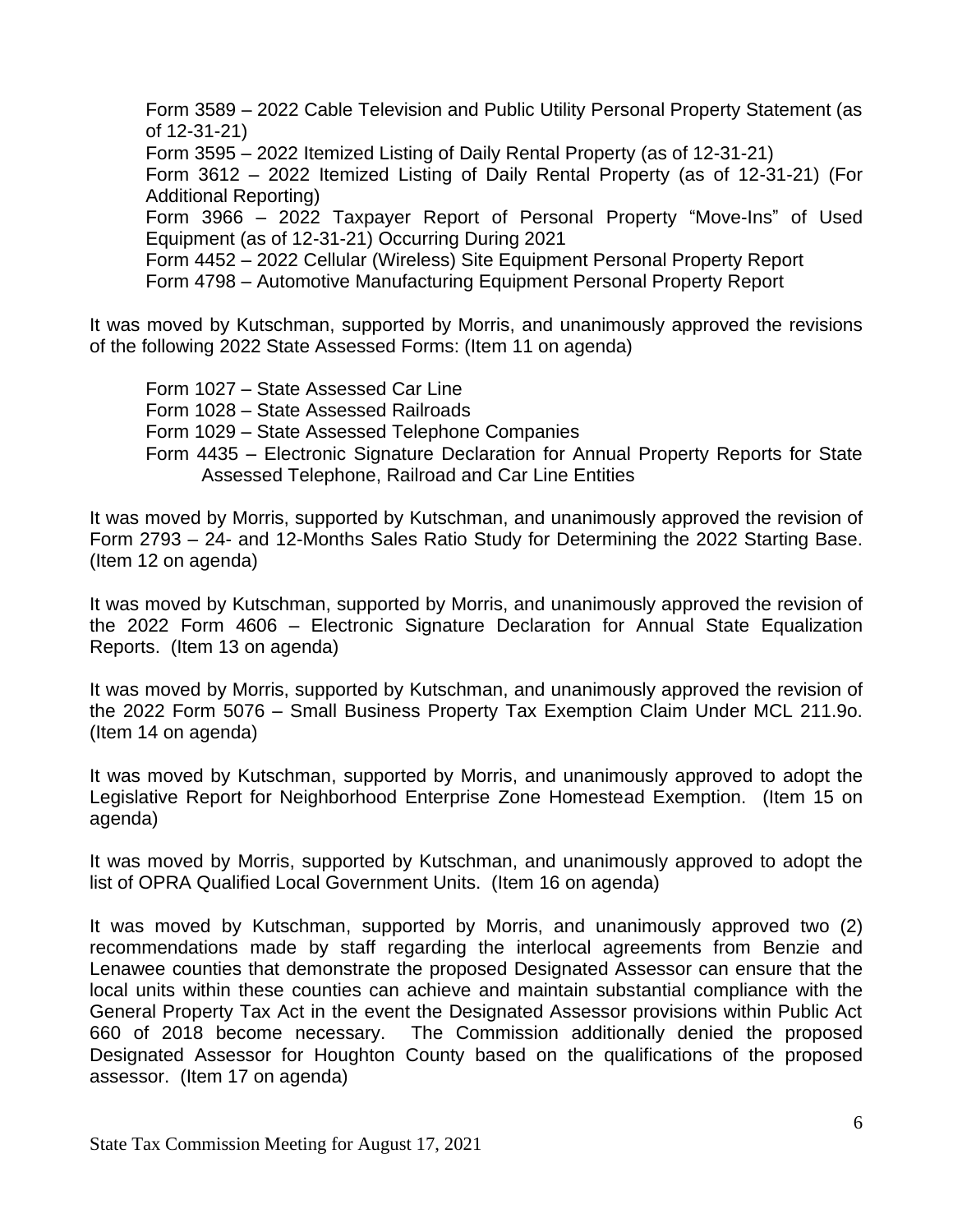It was moved by Kutschman, supported by Morris, and unanimously approved to acknowledge those local units who have received a perfect score on the Audit of Minimum Assessing Requirements (AMAR) Review during the period of April 2021 through July 2021 by providing a Certificate of Achievement to the following: (Item 4 on agenda)

#### **Cheboygan County**

Beaugrand Township Mentor Township Nunda Township

## **Clare County**

Arthur Township City of Clare Franklin Township Garfield Township Hamilton Township City of Harrison Hatton Township **Hayes Township** 

## **Delta County**

Baldwin Township

#### **Kent County**

Ada Township **Algoma Township** Algoma Township Alpine Township **Bowne Township** Caledonia Township Cascade Township City of Cedar Springs Courtland Township City of East Grand Rapids Gaines Township Grand Rapids Township City of Grand Rapids City of Kentwood City of Lowell Nelson Township **Nelson** Township City of Rockford Sparta Township Tyrone Township City of Walker City of Wyoming

#### **Luce County**

Pentland Township

#### **Mason County**

Amber Township Custer Township Grant Township Logan Township City of Ludington **Meade Township** Victory Township

#### **Montcalm County**

Belvidere Township Bloomer Township Bushnell Township City of Carson City Cato Township Cato Township Fairplains Township Ferris Township

Sheridan Township Winterfield Township

Eden Township **Eden** Township Riverton Township Sheridan Township

Day Township **Douglass Township** Eureka Township Evergreen Township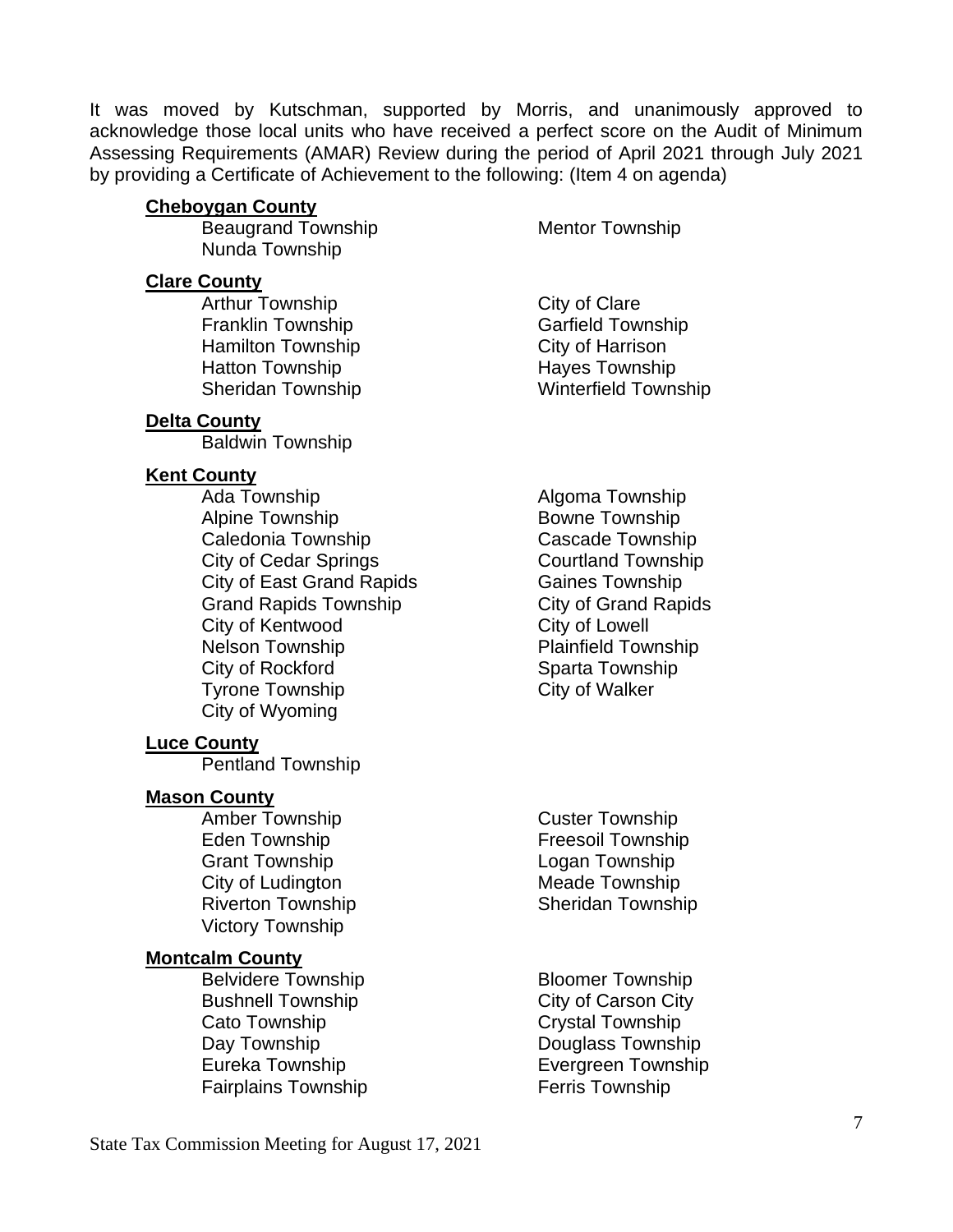Pierson Township **Pine Township** Reynolds Township Richland Township City of Stanton Number 2012 Winfield Township

#### **Saginaw County**

Albee Township Brady Township Maple Grove Township **Richland Township** Saginaw Township City of Saginaw St. Charles Township Swan Creek Township Taymouth Township City of Zilwaukee Zilwaukee Township

Home Township Montcalm Township

Chesaning Township **Example 1** Frankenmuth Township

It was moved by Morris, supported by Kutschman, and unanimously approved to adopt the staff recommendation on the Re-certifications and New Certifications of Computerized Tax Rolls for the following: (Item 19 on agenda)

These certifications will expire on **May 1, 2024**.

## **New Certifications**:

#### **Genesee County**

Village of Goodrich

# **Grand Traverse County**

Mayfield Township

#### **Recertifications:**

## **Macomb County**

City of Centerline

## **Newaygo County**

Denver Township

It was moved by Kutschman, supported by Morris, and unanimously approved to adopt the staff recommendation on the Re-certifications and New Certifications of Computerized Assessment Rolls for the following: (Item 20 on agenda)

These certifications will expire on **May 1, 2024**.

#### **New Certifications:**

# **Wayne County**

Van Buren Township

**Recertifications:** None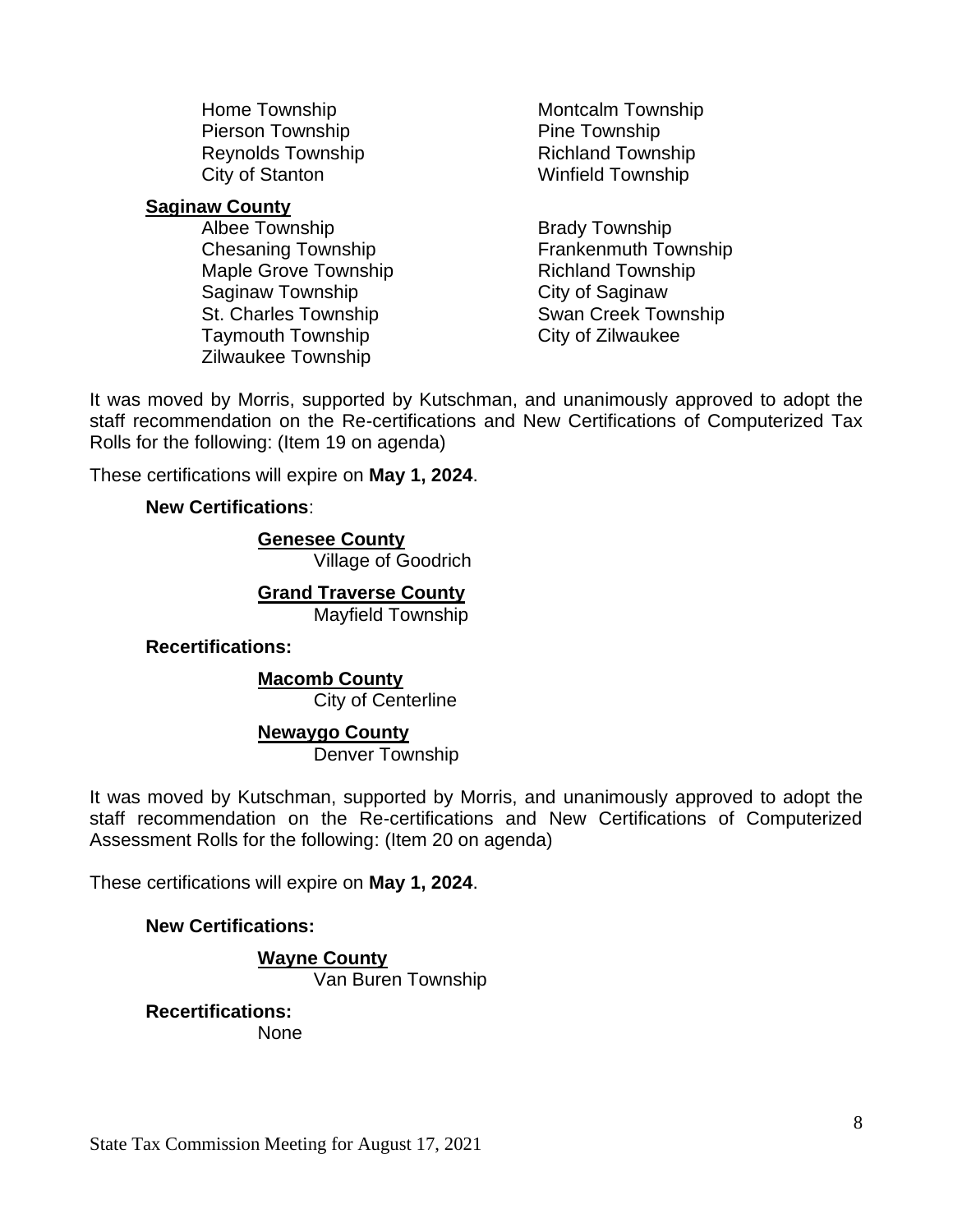It was moved by Morris, supported by Kutschman, and unanimously approved to adopt the recommendation of the Assessor Discipline Advisory Committee and take no further disciplinary action regarding Ms. McGrew's assessor certification and that Ms. McGrew be released from suspension since she met all the requirements outlined in the December 17, 2019, State Tax Commission order. (Item 21 on agenda)

It was moved by Morris, supported by Kutschman, and unanimously approved to adopt the recommendation of the Assessor Discipline Advisory Committee and take no further disciplinary action regarding Mr. John Ulrich's assessor certification since Mr. Ulrich met all the requirements outlined in the November 20, 2019, State Tax Commission order. (Item 21 on agenda)

It was moved by Morris, supported by Kutschman, and unanimously approved to adopt the recommendation of the Assessor Discipline Advisory Committee and take no further disciplinary action regarding Ms. Mary Sanders' assessor certification and that Ms. Sanders be released from restriction on taking on additional local units since she met all the requirements outlined in the October 20, 2020, State Tax Commission order. (Item 21 on agenda)

It was moved by Morris, supported by Kutschman, and unanimously approved to adopt the official order adopting the signed Consent Agreement between the Assessor Discipline Advisory Committee and Ms. Roxana Johnson-DePalma, holding a formal hearing before the Michigan Office of Administrative Hearings and Rules (MOAHR) in abeyance and requiring Ms. Johnson-DePalma to fully participate in and successfully complete a course on Leadership and Personal Development within six months of the date of the order. The course must be pre-approved by the Executive Director of the State Tax Commission. Following receipt of proof of completion, Ms. Johnson-DePalma shall receive written notice of release from discipline. Failure to successfully complete the course within six months of this order shall result in Ms. Johnson-DePalma being required to reappear before the Assessor Discipline Advisory Committee. (Item 21 on agenda)

It was moved by Morris, supported by Kutschman, and unanimously approved to adopt the official order adopting the signed Consent Agreement between the Assessor Discipline Advisory Committee and Ms. Jennifer Coucke, holding a formal hearing before the Michigan Office of Administrative Hearings and Rules (MOAHR) in abeyance and agreeing to voluntary suspension of her assessor certification. Ms. Coucke is required to fully participate in and successfully complete a course on Professional Ethics and a course on Building Trust within six months of the date of the order. The courses must be pre-approved by the Executive Director of the State Tax Commission. Following receipt of proof of completion, Ms. Coucke shall receive written notice of release from suspension. Upon successful completion of the Professional Ethics and Building Trust courses, Ms. Coucke shall reappear before the Assessor Discipline Advisory Committee. Failure to complete the courses within six months of this order shall result in Ms. Coucke waiving all rights to further informal resolution and will automatically result in a referral to MOAHR for a formal hearing. (Item 21 on agenda)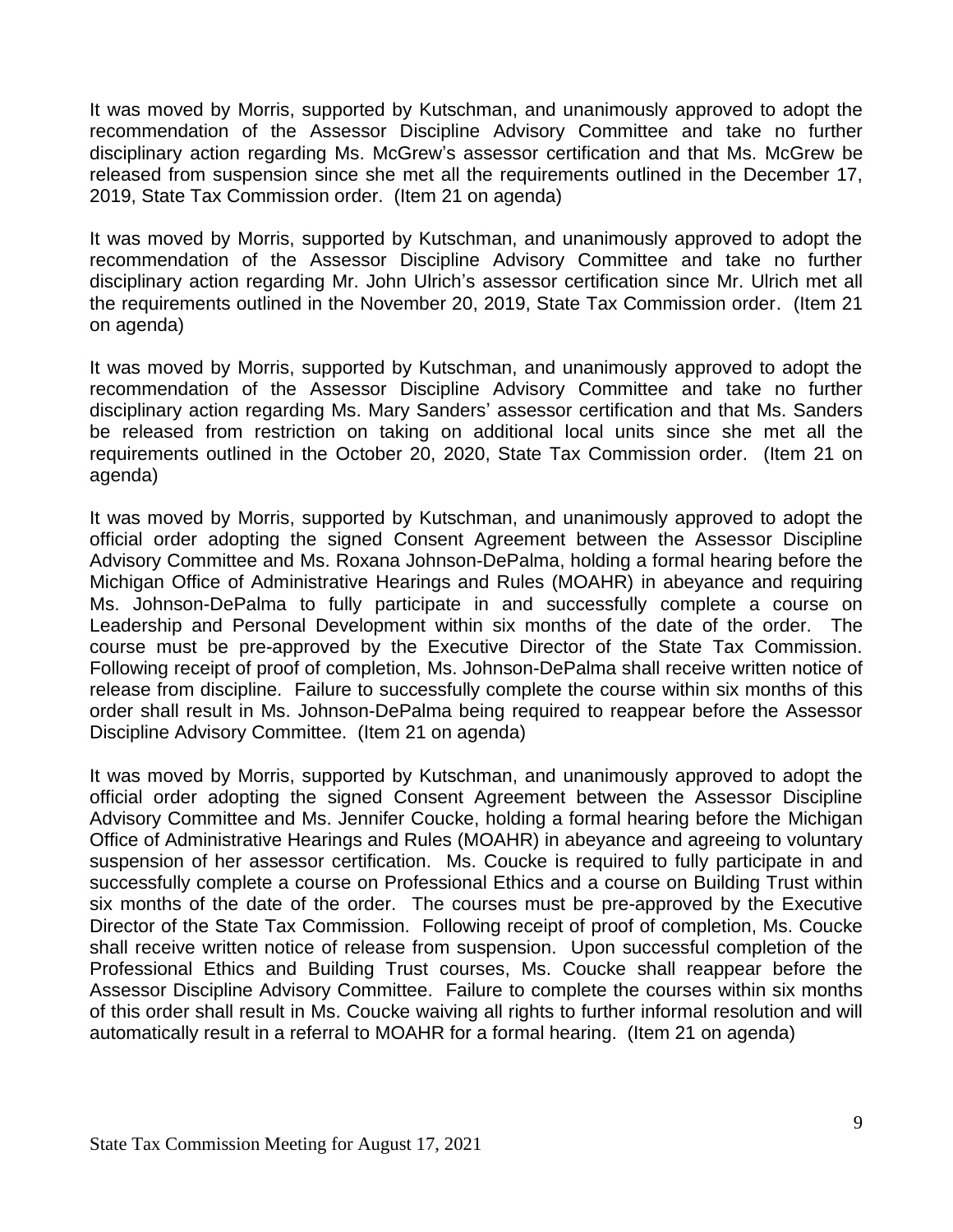It was moved by Morris, supported by Kutschman, and unanimously approved to adopt the official order adopting the signed Consent Agreement between the Assessor Discipline Advisory Committee and Mr. Gary Daley, holding a formal hearing before the Michigan Office of Administrative Hearings and Rules (MOAHR) in abeyance and requiring Mr. Daley to fully participate in and successfully complete a course on Land Values, a course on Economic Condition Factors and a BS&A course within six months of the date of the order. The courses must be pre-approved by the Executive Director of the State Tax Commission. Further, Mr. Daley must complete the State Tax Commission's Audit of Minimum Assessing Requirement (AMAR) training. The training is to be scheduled by staff. Upon successful completion of the Land Values, Economic Condition Factors, BS&A and AMAR training, Mr. Daley shall reappear before the Assessor Discipline Advisory Committee. Failure to complete the courses within six months of this order shall result in Mr. Daley automatically proceeding to MOAHR for a formal hearing. (Item 21 on agenda)

It was moved by Morris, supported by Kutschman, and unanimously approved the Assessor Discipline Advisory Committee's recommendation and adopt the official order to refer Mr. Andrew Clark to proceed to the Michigan Office of Administrative Hearings and Rules (MOAHR) for a formal hearing regarding his certification in assessment administration. (Item 21 on agenda)

It was moved by Morris, supported by Kutschman, and unanimously approved the Assessor Discipline Advisory Committee's recommendation and adopt the official order to refer Mr. Roy Kissinger to proceed to the Michigan Office of Administrative Hearings and Rules (MOAHR) for a formal hearing regarding his certification in assessment administration. (Item 21 on agenda)

It was moved by Morris, supported by Kutschman, and unanimously approved the Assessor Discipline Advisory Committee's recommendation and adopt the official order to refer Ms. Barbara Eaton to proceed to the Michigan Office of Administrative Hearings and Rules (MOAHR) for a formal hearing regarding her certification in assessment administration. (Item 21 on agenda)

It was moved by Kutschman, supported by Morris, and unanimously approved to adopt the official order to allow the Stipulation and Dismissal Without Prejudice be accepted and entered in which Carrie Soto shall voluntarily surrender her assessor license #R-9295 on or before September 16, 2021 (30 days from entry of the Official Order). Ms. Soto shall not act as the assessor of record for any local unit of government upon surrender of her assessor's license. (Item 22 on agenda)

It was moved by Morris, supported by Kutschman, and unanimously approved to adopt the official order to certify and return the 2020 Assessment Roll for Gun Plain Township, Allegan County. (Item 23 on agenda)

It was moved by Kutschman, supported by Morris, and unanimously approved to adopt the official order to certify and return the 2016, 2017, 2019 and 2020 Assessment Rolls for Manlius Township, Allegan County. (Item 24 on agenda)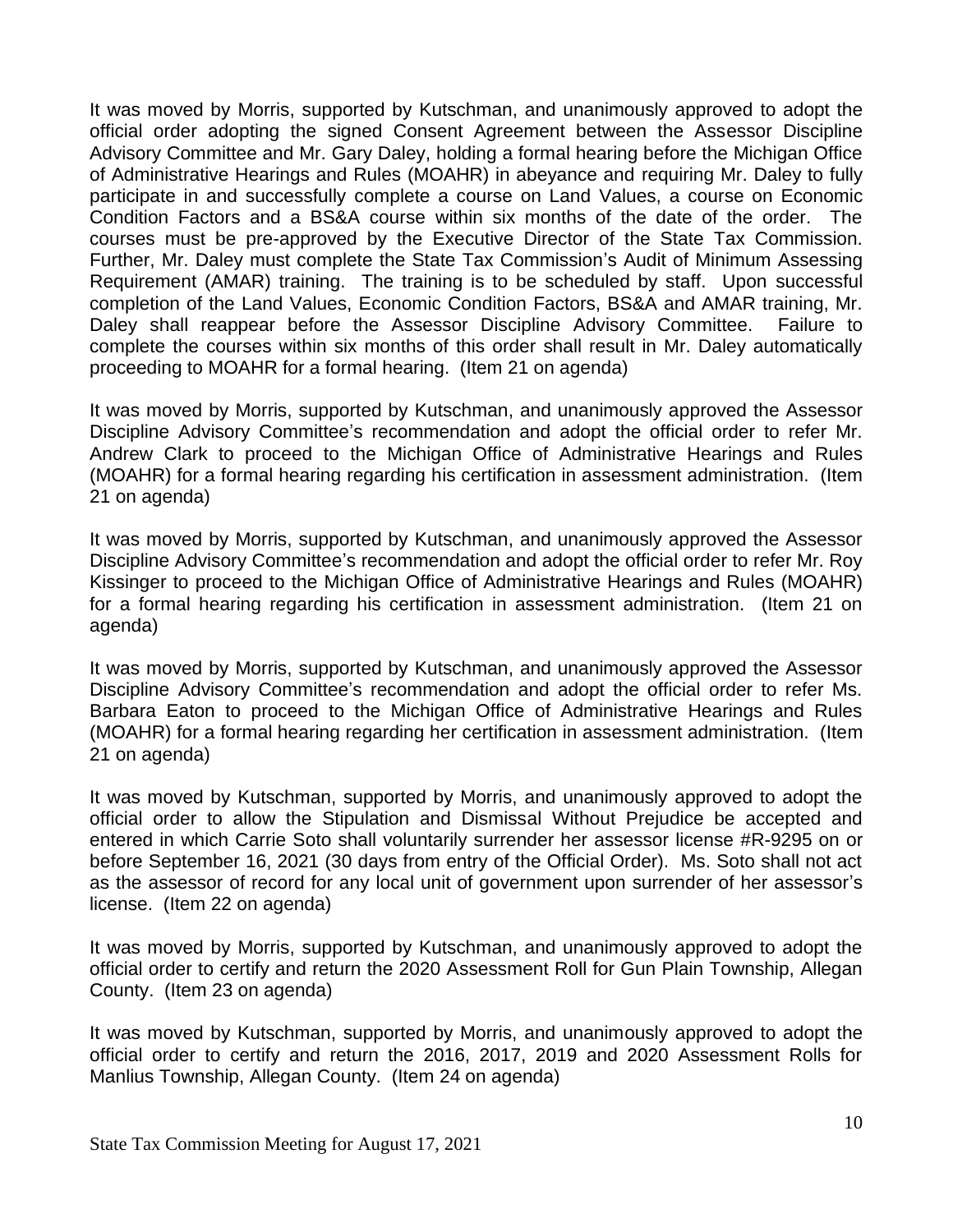It was moved by Morris, supported by Kutschman, and unanimously approved to adopt the official order to certify and return the 2018 and 2020 Assessment Rolls for Williams Township, Bay County. (Item 25 on agenda)

It was moved by Kutschman, supported by Morris, and unanimously approved to adopt the official order to certify and return the 2018 Assessment Roll for Gilmore Township, Benzie County. (Item 26 on agenda)

It was moved by Morris, supported by Kutschman, and unanimously approved to adopt the official order to certify and return the 2019 Assessment Roll for Rapid River Township, Kalkaska County. (Item 27 on agenda)

It was moved by Kutschman, supported by Morris, and unanimously approved to adopt the official order to certify and return the 2020 Assessment Roll for Arcadia Township, Manistee County. (Item 28 on agenda)

It was moved by Kutschman, supported by Morris, and unanimously approved to adopt the official order to certify and return the 2018, 2019 and 2020 Assessment Rolls for Harris Township, Menominee County. (Item 29 on agenda)

It was moved by Kutschman, supported by Morris, and unanimously approved to adopt the official order to certify and return the 2019 and 2020 Assessment Rolls for Rose Lake Township, Osceola County. (Item 30 on agenda)

It was moved by Morris, supported by Kutschman, and unanimously approved to adopt the official order to assume jurisdiction of the 2021 Assessment Roll for Frankenlust Township, Bay County due to the history of deficiencies within the unit for the AMAR Reviews and as an uncertified unit and order that Frankenlust Township hire an outside party to fix the deficiencies noted in the roll and to complete that work for the 2022 assessment roll. The Commission further orders that a bill be sent to Frankenlust Township, Bay County covering the time and expenses incurred by the State Tax Commission for implementation of this order. (Item 31 on agenda)

It was moved Kutschman, supported by Morris, and unanimously approved to adopt the official order to assume jurisdiction of the 2021 Assessment Roll for Hillsdale Township, Hillsdale County due to the history of deficiencies within the unit for the AMAR Reviews and order that Hillsdale Township hire an outside party to fix deficiencies noted in the roll and to complete that work for the 2022 assessment roll. The Commission further orders that a bill be sent to Hillsdale Township, Hillsdale County covering the time and expenses incurred by the State Tax Commission for implementation of this order. (Item 32 on agenda)

The official order for the City of Saugatuck, Allegan County was removed from the agenda as the city had a certified assessor who signed the assessment roll. Therefore, the Commission did not need to assume jurisdiction of the 2021 assessment roll. (Item 33 on agenda)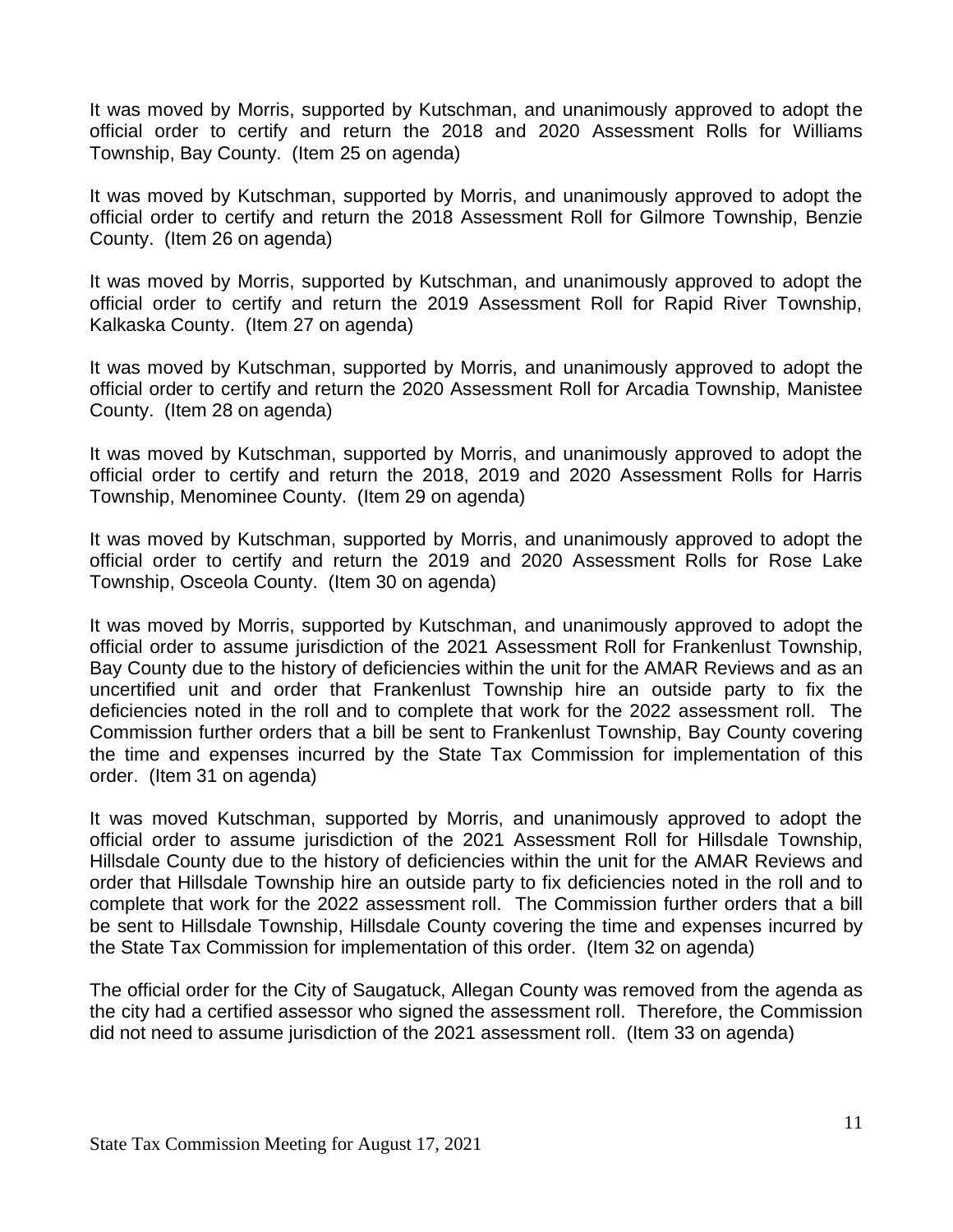It was moved by Morris, supported by Kutschman, and unanimously approved to adopt the official order to assume jurisdiction of the 2021 Assessment Roll for Newton Township, Mackinac County as an uncertified unit, order that a review of the assessing practices be conducted before the roll can be certified and returned, if there are deficiencies in the 2021 AMAR follow up review, the Commission shall retain jurisdiction of the 2021 roll and conduct another review in 2022. The order also requires that Newton Township hire an outside party to act as assessor of record and complete all work for the 2022 assessment roll and provide to the Commission within 60 days of the order the name of the individual hired to act as assessor of record. (Item 34 on agenda)

It was moved by Kutschman, supported by Morris, and unanimously approved to adopt the official order to assume jurisdiction of the 2021 Assessment Roll for Mueller Township, Schoolcraft County as an uncertified unit, order that a review of the assessing practices be conducted before the roll can be certified and returned, if there are deficiencies in the 2021 AMAR follow up review, the Commission shall retain jurisdiction of the 2021 roll and conduct another review in 2022. The order also requires that Mueller Township hire an outside party to act as assessor of record and complete all work for the 2022 assessment roll and provide to the Commission within 60 days of the order the name of the individual hired to act as assessor of record. (Item 35 on agenda)

It was moved by Morris, supported by Kutschman, and unanimously approved to adopt the official order to assume jurisdiction of the 2021 Assessment Roll for Lakefield Township, Luce County as an uncertified unit. The Commission ordered that the 2021 Assessment Roll be certified and returned to Lakefield Township, Luce County and require that the 2021 assessed and taxable valuations provided to the State Tax Commission for State Equalization at their meeting on May 24, 2021, become the official assessed and taxable valuations for the year 2021. (Item 36 on agenda)

It was moved by Kutschman, supported by Morris, and unanimously approved to adopt the official order to assume jurisdiction of the 2021 Assessment Roll for the City of Monroe, Monroe County as an uncertified unit. The Commission ordered that the 2021 Assessment Roll be certified and returned to the City of Monroe, Monroe County and require that the 2021 assessed and taxable valuations provided to the State Tax Commission for State Equalization at their meeting on May 24, 2021, become the official assessed and taxable valuations for the year 2021. (Item 37 on agenda)

The Solar Ad Hoc Committee Report was pulled from the agenda and will be considered at the Commission's September 14<sup>th</sup> meeting. (Item 38 on agenda)

It was moved by Morris, supported by Kutschman, and unanimously approved to adopt the staff recommendations on the **Special Items Exemptions Agenda** and to accept the postponement of Certificate Number 509-2021 – MH Solar LLC. (Item 39 on agenda) (Special Items [Exemptions Agenda Link\)](https://www.michigan.gov/documents/treasury/39_Exemptions_Special_Item_Agenda_732325_7.pdf)

It was moved by Kutschman, supported by Morris, and unanimously approved to adopt the staff recommendations on the **Exemptions Agenda**. (Item 40 on agenda) [\(Exemptions](https://www.michigan.gov/documents/treasury/40_Exemptions_Agenda_732326_7.pdf)  [Agenda Link\)](https://www.michigan.gov/documents/treasury/40_Exemptions_Agenda_732326_7.pdf)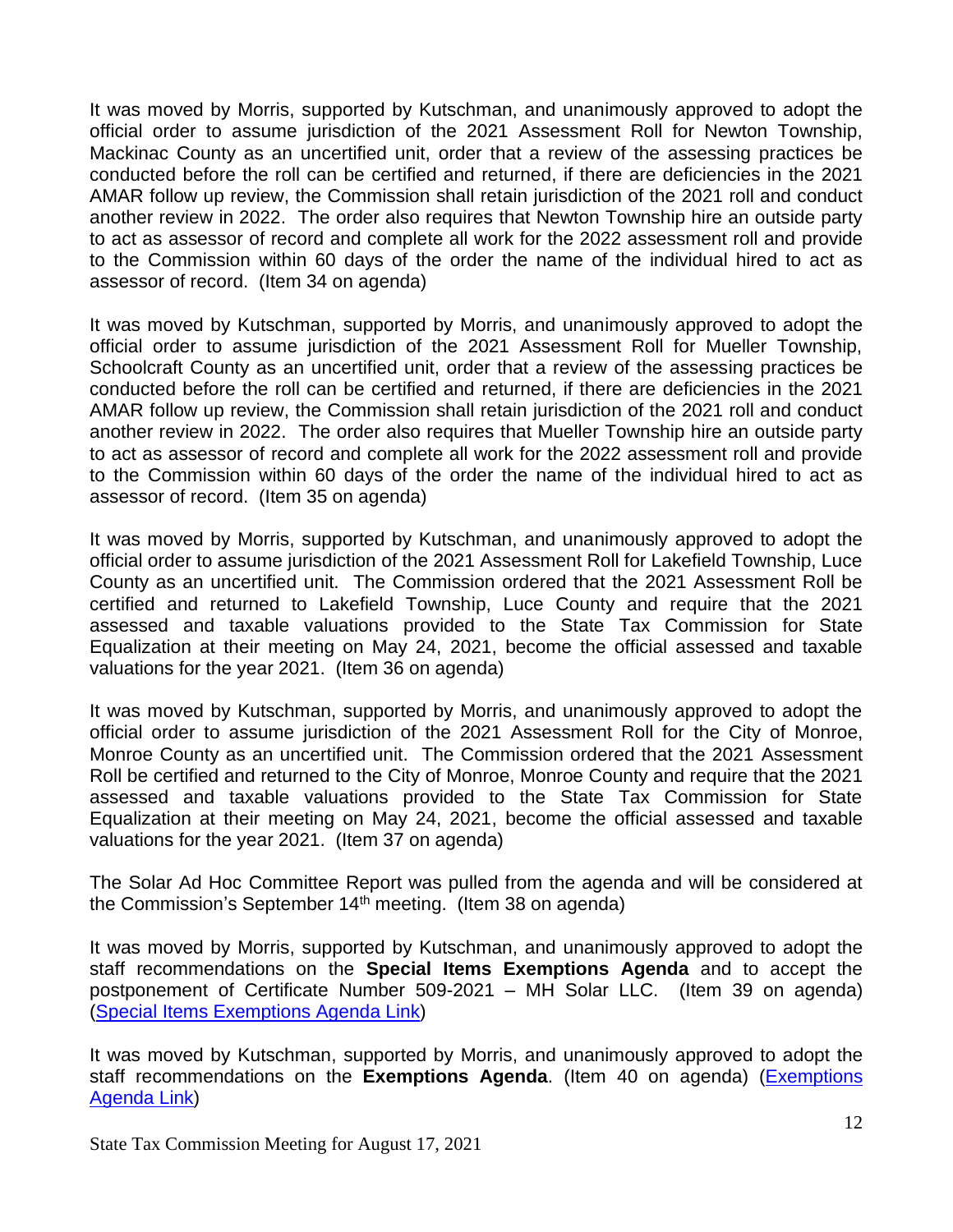It was moved by Morris, supported by Kutschman, and unanimously approved to adopt the MCL 211.154 petitions on the **Concurrence Agenda**. (Item 41 on agenda) [\(Concurrence](https://www.michigan.gov/documents/treasury/41_Concurrence_Agenda_732327_7.pdf) [Agenda Link\)](https://www.michigan.gov/documents/treasury/41_Concurrence_Agenda_732327_7.pdf)

It was moved by Kutschman, supported by Morris, and unanimously approved to adopt the staff recommendations on MCL 211.154 petitions 154-21-0092, 154-21-0093 and 154-21- 0186 on the **Special Items Agenda**. It was moved by Morris, supported by Nolde, and approved to adopt the staff recommendation on MCL 211.154 petition 154-20-0404. Commissioner Kutschman recused himself from petition 154-20-0404. (Item 42 on agenda) [\(Special Items Agenda Link\)](https://www.michigan.gov/documents/treasury/42_154_Special_Items_Agenda_732328_7.pdf)

It was moved by Kutschman, supported by Morris, and unanimously approved to **postpone** the following MCL 211.154 petitions, initially noticed as a non-concurrence. (Item 43 on agenda)

## **Byron Township, Kent County**

| 154-20-0622                                            | <b>FLOW-RITE CONTROLS LTD</b>                                      | 41-57-15-008-252 |  |
|--------------------------------------------------------|--------------------------------------------------------------------|------------------|--|
|                                                        | <b>IFT PERSONAL PROPERTY</b>                                       |                  |  |
| 2018 AV from \$339,100 to \$0 TV from \$339,100 to \$0 |                                                                    |                  |  |
| 154-20-0623                                            | <b>FLOW-RITE CONTROLS LTD</b><br>PERSONAL PROPERTY                 | 41-50-15-021-154 |  |
|                                                        | 2018 AV from \$277,600 to \$616,600 TV from \$277,600 to \$616,600 |                  |  |

It was moved by Kutschman, supported by Morris, and unanimously approved the following MCL 211.154 petitions as a **concurrence**, initially noticed as a non-concurrence. (Item 43 on agenda)

## **City of Three Rivers, Saint Joseph County**

154-21-0269 INTERNATIONAL PAPER COMPANY 75-051-960-230-05 IFT REAL PROPERTY

2019 AV from \$608,200 to \$0 TV from \$608,200 to \$0 2020 AV from \$608,200 to \$0 TV from \$608,200 to \$0 2021 AV from \$608,200 to \$0 TV from \$608,200 to \$0

It was moved by Kutschman, supported by Morris, and unanimously approved to adopt all other MCL 211.154 petitions. (Item 43 on agenda) [\(NonConcurrence Agenda Link\)](https://www.michigan.gov/documents/treasury/Agenda_-_NonConcurrence_for_Minutes_734151_7.pdf)

**Public Comment** (Item 44 on agenda):

No member of the public wished to speak at public comment.